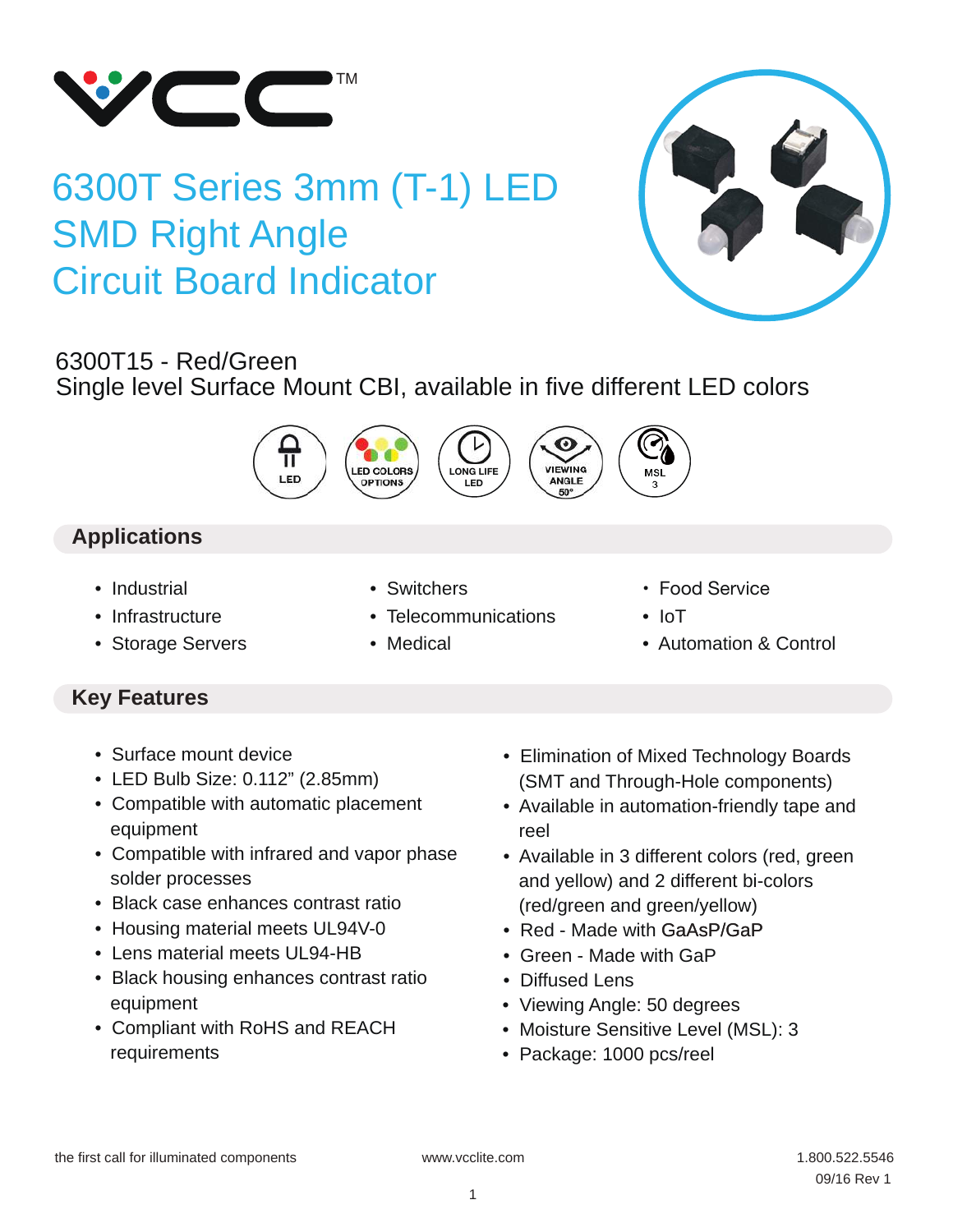### **Ordering Data**

| Part Number* | Color               | <b>Reel Qty</b> |
|--------------|---------------------|-----------------|
| 6300T1       | Red                 | 1,000 pcs/reel  |
| 6300T5       | Green               | 1,000 pcs/reel  |
| 6300T7       | Yellow              | 1,000 pcs/reel  |
| 6300T15      | <b>Red/Green</b>    | 1,000 pcs/reel  |
| 6300T75      | <b>Yellow/Green</b> | 1,000 pcs/reel  |

 \*Please consult the specific product data sheet for others colors



### Notes:

- 1. All dimensions are in millimeters (inches).
- 2. Tolerance is ±0.25mm (0.01") unless otherwise noted.
- 3. The specifications, characteristics and technical data described in the datasheet are subject to change without prior notice

COMPONENT SIDE

4. The device has a single mounting surface. The device must be mounted according to the specifications.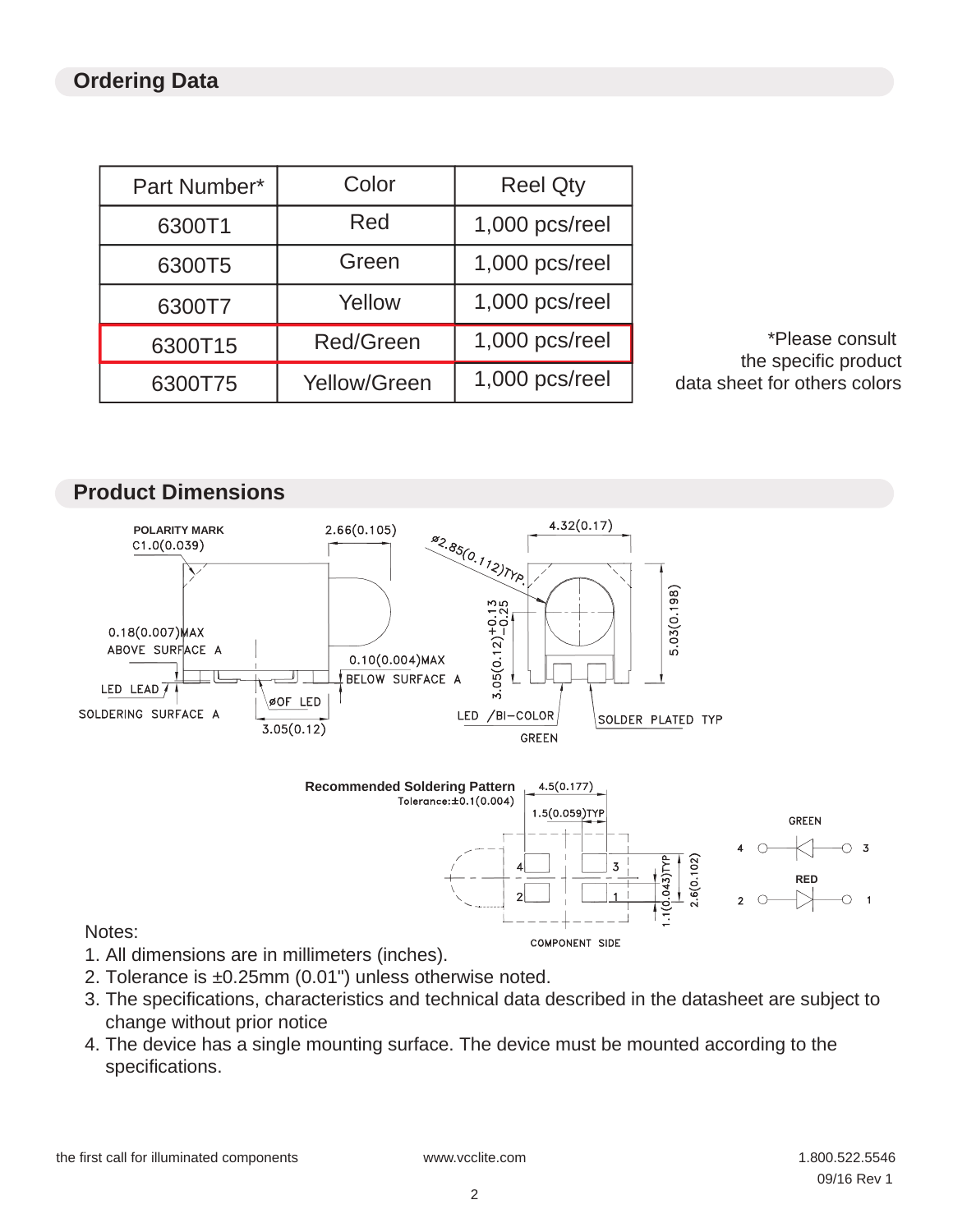### **Product Specifications**

| Part No. | <b>Emitting Color (Material)</b> | Lens Type       | Iv (mcd) [2]<br>@ 20mA |      | <b>Viewing</b><br>Angle [1] |
|----------|----------------------------------|-----------------|------------------------|------|-----------------------------|
|          |                                  |                 | Min.                   | Typ. | $2 \theta 1/2$              |
| 6300T15  | High Efficiency Red (GaAsP/GaP)  | <b>Diffused</b> | 3                      | 6.7  | $50^{\circ}$                |
|          | Super Bright Green (GaP)         |                 | <sub>5</sub>           | 9    |                             |

Notes:

- 1. θ1/2 is the angle from optical centerline where the luminous intensity is 1/2 of the optical peak value.
- 2. Luminous intensity / luminous Flux: +/-15%.
- 3. Luminous intensity value is traceable to CIE127-2007 standards.

#### **Electrical / Optical Characteristics at TA=25°C**

| <b>Symbol</b>       | <b>Parameter</b>         | <b>Emitting Color</b>                            | Typ.               | Max.       | <b>Units</b> | <b>Test Conditions</b> |
|---------------------|--------------------------|--------------------------------------------------|--------------------|------------|--------------|------------------------|
| λpeak               | Peak Wavelength          | <b>High Efficiency Red</b><br>Super Bright Green | 627<br>565         |            | nm           | $IF = 20mA$            |
| λD [1]              | Dominant Wavelength      | <b>High Efficiency Red</b><br>Super Bright Green | 617<br>568         |            | nm           | $IF = 20mA$            |
| $\Delta\lambda$ 1/2 | Spectral Line Half-width | <b>High Efficiency Red</b><br>Super Bright Green | 45<br>30           |            | nm           | $IF = 20mA$            |
| C                   | Capacitance              | <b>High Efficiency Red</b><br>Super Bright Green | 15<br>15           |            | рF           | $VF=0V; f=1MHz$        |
| VF[2]               | Forward Voltage          | High Efficiency Red<br>Super Bright Green        | 2<br>$2.2^{\circ}$ | 2.5<br>2.5 | V            | $IF = 20mA$            |
| <b>IR</b>           | Reverse Current          | High Efficiency Red<br>Super Bright Green        |                    | 10<br>10   | uA           | $V_R = 5V$             |

Notes:

1. Wavelength: +/-1nm.

2. Forward Voltage: +/-0.1V.

- 3. Wavelength value is traceable to CIE127-2007 standards.
- 4. Excess driving current and / or operating temperature higher than recommended conditions may result in severe light degradation or premature failure.

### **Absolute Maximum Ratings at TA=25°C**

| <b>Parameter</b>                | <b>High Efficiency Red</b>                                               | <b>Super Bright Green</b> | <b>Units</b> |
|---------------------------------|--------------------------------------------------------------------------|---------------------------|--------------|
| Power Dissipation               | 75                                                                       | 62.5                      | mW           |
| DC Forward Current              | 30                                                                       | 25                        | mA           |
| Peak Forward Current [1]        | 160                                                                      | 140                       | mA           |
| Reverse Voltage                 | 5                                                                        |                           |              |
| Operating / Storage Temperature | $-40^{\circ}$ C To $+85^{\circ}$ C / $-40^{\circ}$ C To $+100^{\circ}$ C |                           |              |

Notes:

1. 1/10 Duty Cycle, 0.1ms Pulse Width.

2. Relative humidity levels maintained between 40% and 60% in production area are recommended to avoid the build-up of static electricity – Ref JEDEC/JESD625-A and JEDEC/J-STD-033.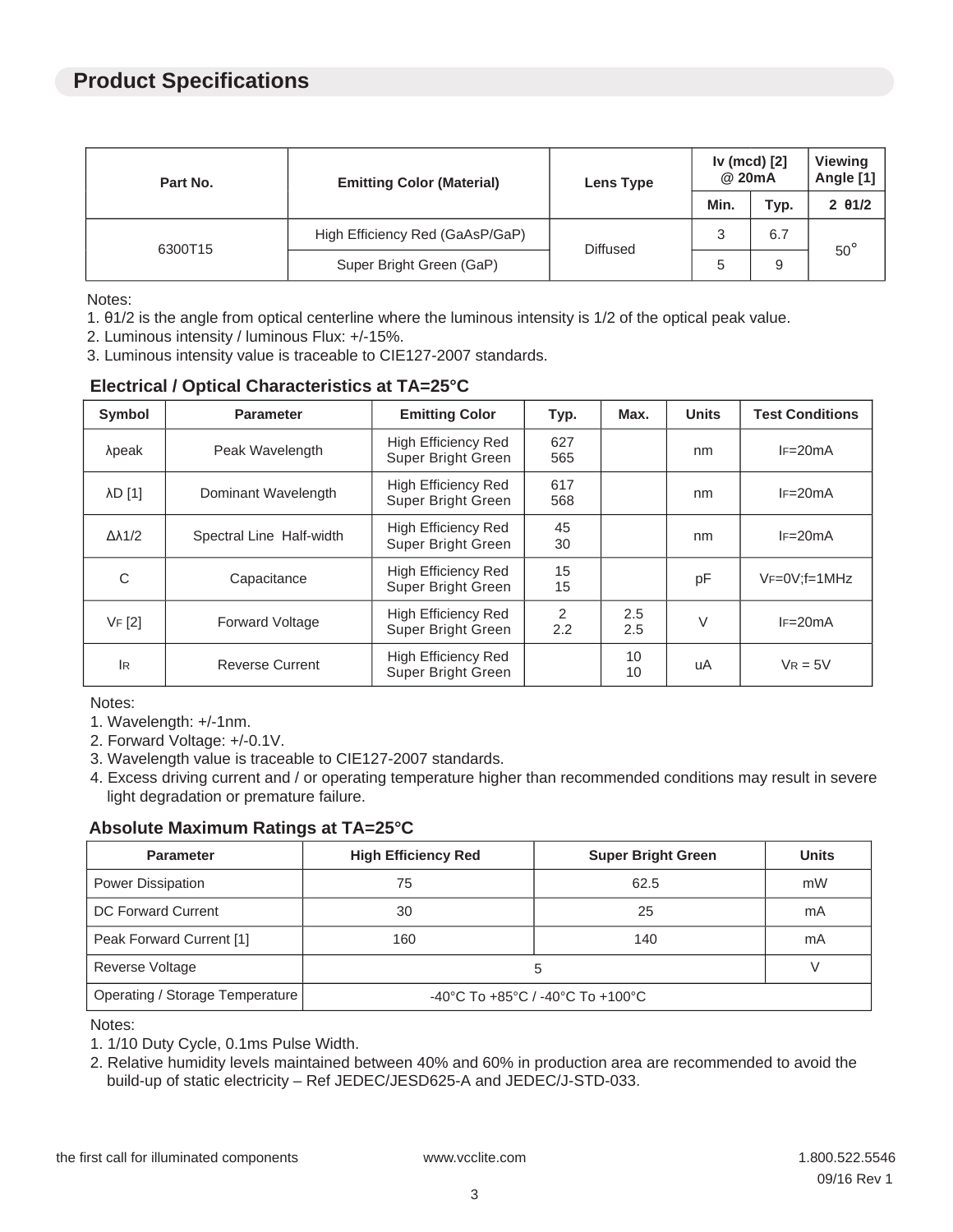### **Product Specifications**



wavelength λ (nm) Relative Intensity vs. Wavelength

**High Efficiency Red**



**Forward Current vs. Forward Voltage**



**Luminous Intensity vs. Forward Current**





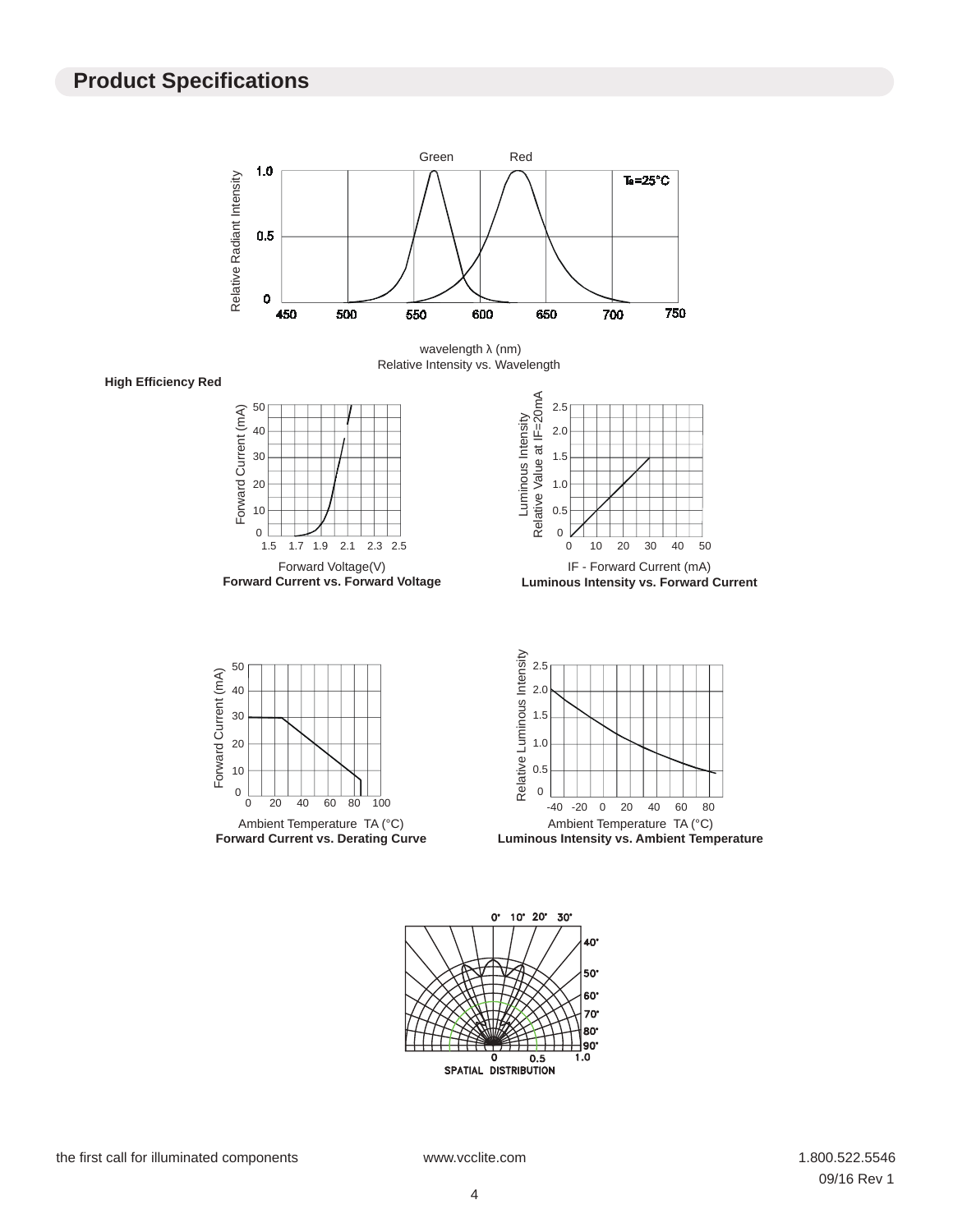### **Product Specifications**

**Super Bright Green**





**Luminous Intensity vs. Forward Current**



Ambient Temperature TA (°C) **Forward Current vs. Derating Curve**



**Luminous Intensity vs. Ambient Temperature**



Test Conditions : IF=20mA Ta=25°C RH<75%RH



\*Data shown is a simulation trend with extrapolation from the actual result of 1000h testing. The inferential time may change with prolonged life time test. Samples should be tested from 1000h to 6000h if more accurate data is required.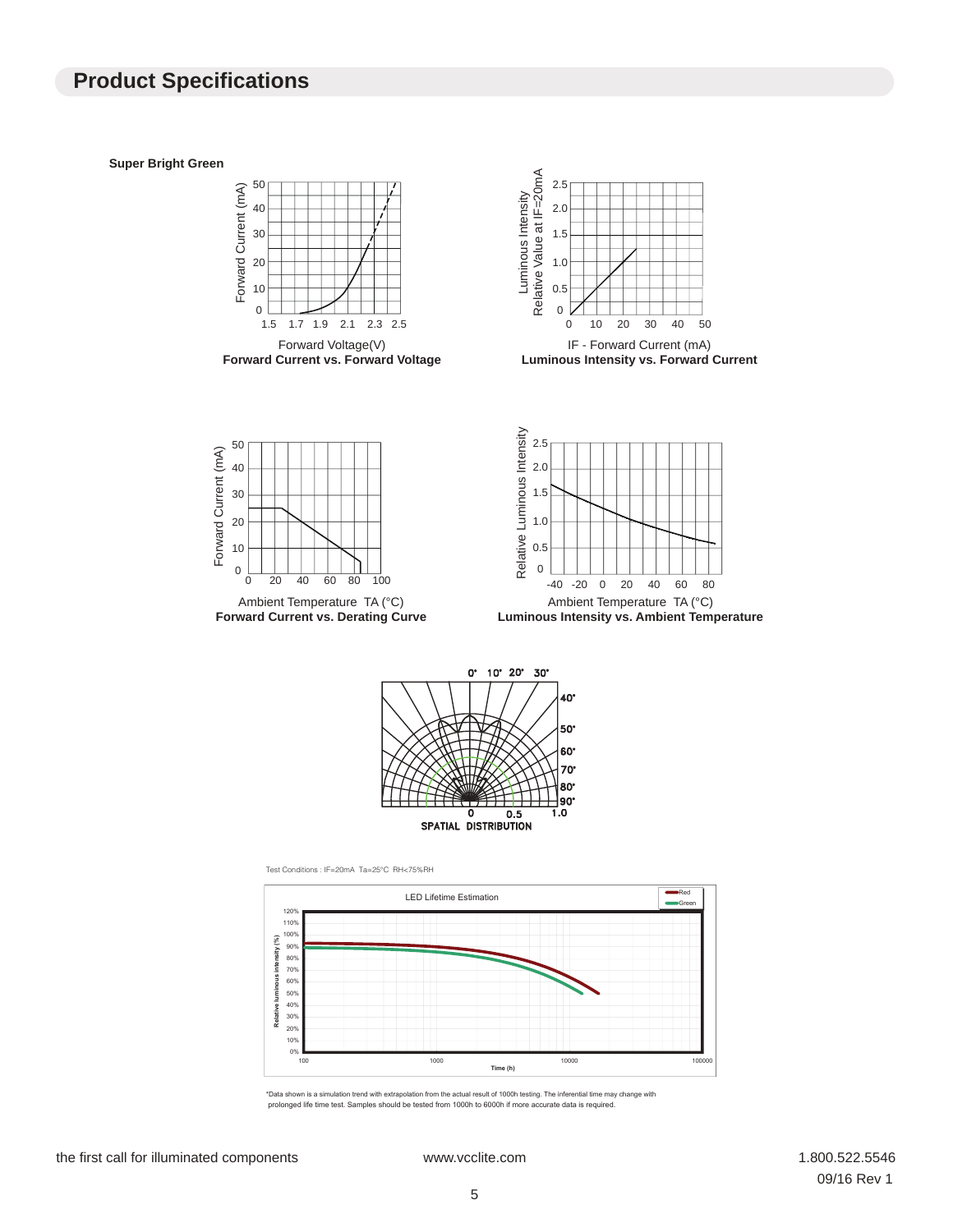### **Packing Specifications**

Reflow soldering is recommended and the soldering profile is shown below. Other soldering methods are not recommended as they might cause damage to the product.



NOTES:

- 1. We recommend the reflow temperature 245°C(+/-5°C ). The maximum soldering temperature should be limited to 260°C.
- 2. Don't cause stress to the epoxy resin while it is exposed to high temperature
- 



### **Tape and reel specifications**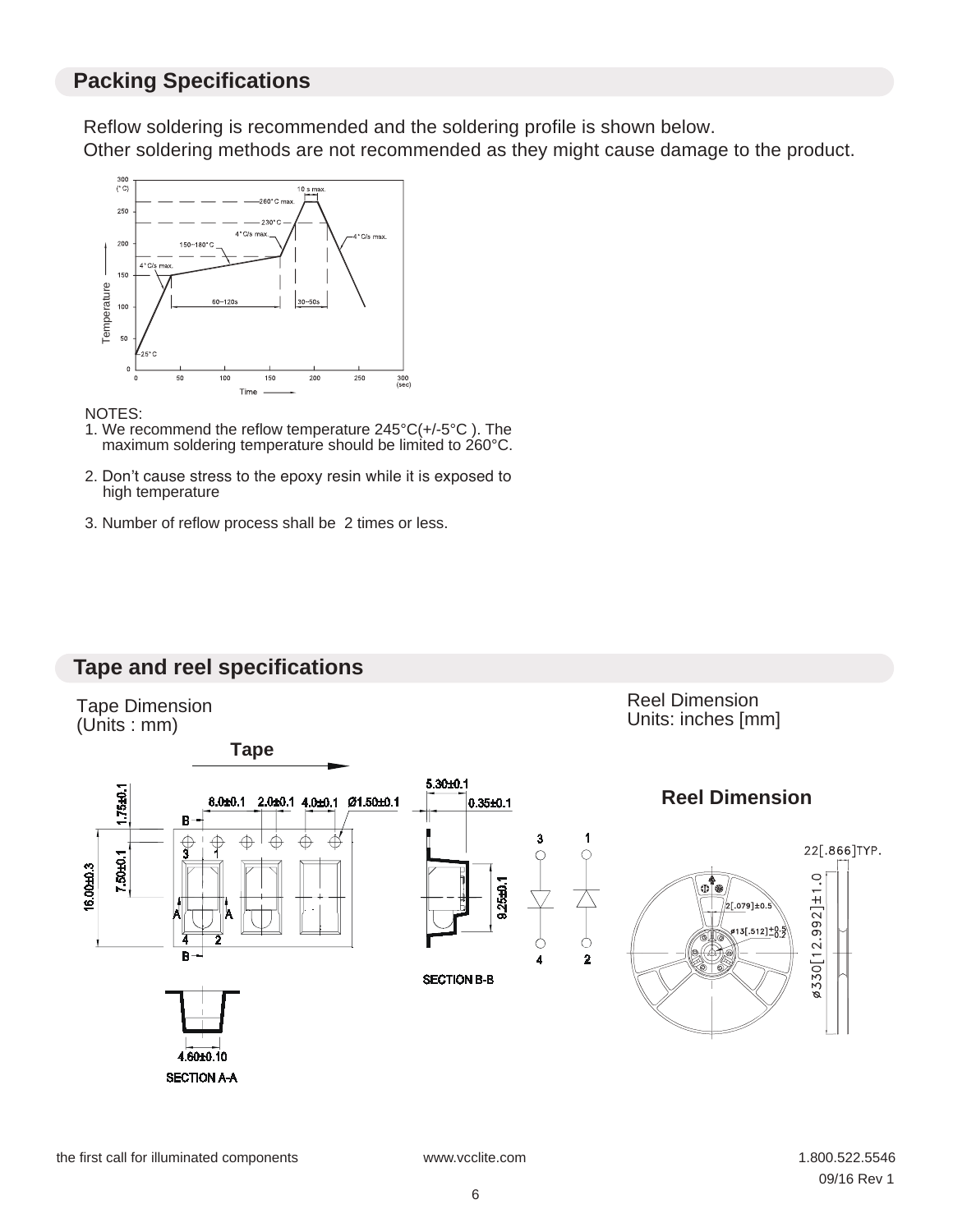

## **Terms and Conditions**

- 1. The information included in this document reflects representative usage scenarios and is intended for technical reference only.
- 2. The part number, type, and specifications mentioned in this document are subject to future change and improvement without notice. Before production usage customer should refer to the latest datasheet for the updated specifications.
- 3. When using the products referenced in this document, please make sure the product is being operated within the environmental and electrical limits specified in the datasheet. If customer usage exceeds the specified limits, VCC will not be responsible for any subsequent issues.
- 4. The information in this document applies to typical usage in consumer electronics applications. If customer's application has special reliability requirements or have life-threatening liabilities, such as automotive or medical usage, please consult with VCC representative for further assistance.
- 5. The contents and information of this document may not be reproduced or re-transmitted without permission by VCC.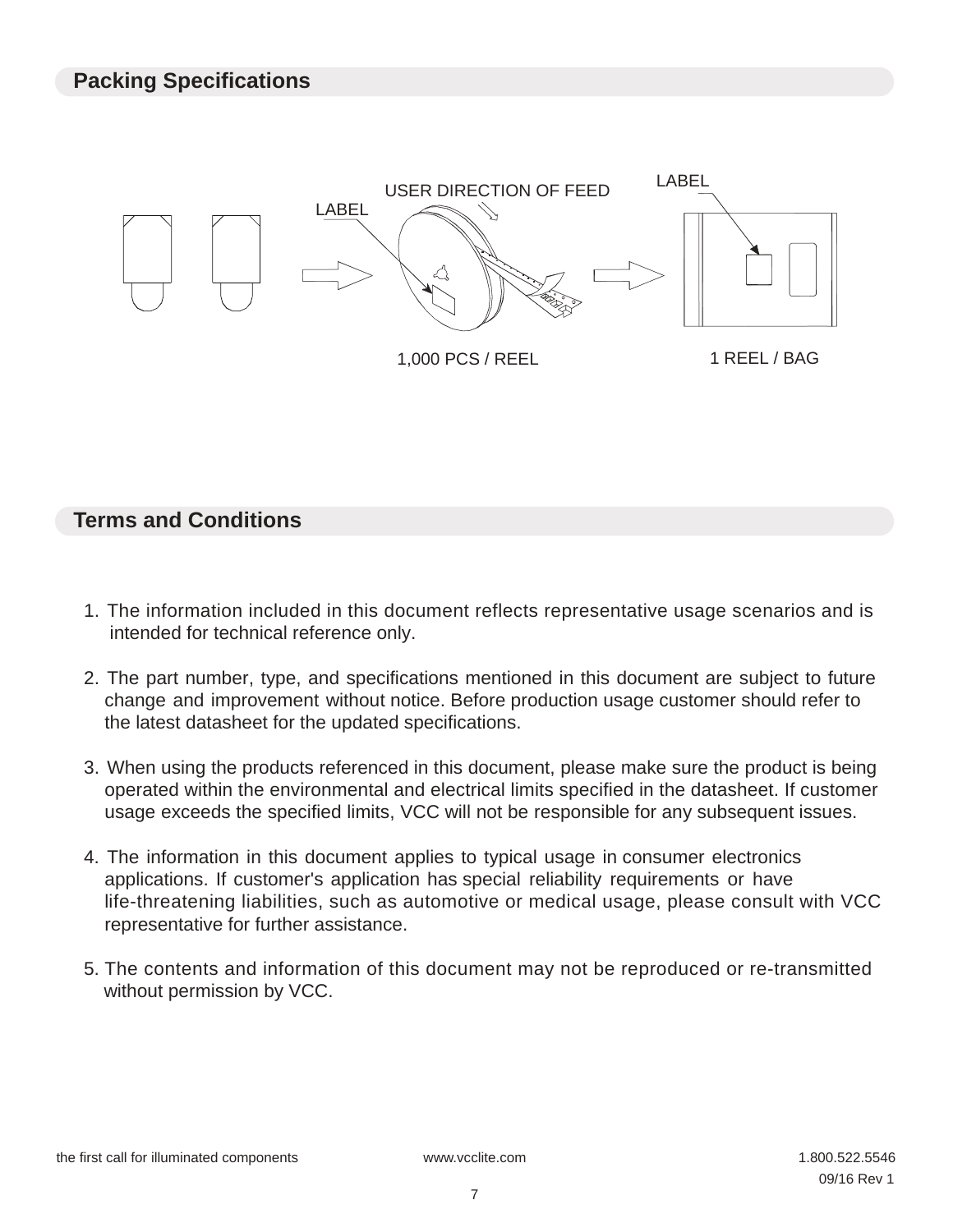### **Application Notes**

#### **Introduction**

 6300T series are surface-mounted right-angle light-emitting diode (LED) circuit-board indicators. It offers the convenience of surface-mount production while offering the right-angle height profile of circuit-board indicator lamps.The part is suitable for automated SMT and lead-free reflow soldering production. The clear silicone lens extends out to provide broad viewing angles. When installed on customer's circuit board, it can provide illuminated indication or backlight panel indicators.

#### **Transport and Storage**

 Surface mount devices (SMD) are moisture sensitive components. atmospheric moisture will seep into the component package, so when placed on the circuit board for 160-200°C reflow soldering, the high temperatures cause the absorbed moisture to vaporize and rapidly expand, creating vapor pressure that could damage the LED component by causing cracks in the lens, delamination of the chip and wire bonds, or other reliability issues.

#### 1. Transportation

 The product is packed in anti-static, moisture-proof mylar bags. The package should be carefully handled to avoid external pressure and accidental puncture during transport.Proper anti-static practices should be in place. If package leakage or damage is found before opening, suggest customer take the damaged package off-line for additional testing and bake to dry before use.

#### 2. Storage Conditions (Before Opening)

 To prevent moisture-absorption reliability issues, the parts must be properly stored. Suggest do not open the moisture-proof package until immediately before usage (except for sample inspection purposes).The opened package must be re-sealed with fresh desiccant and humidity indicator and Stored in a dry box (<30/60% RH).

#### 3. Humidity Control (After Opening)

 After opening the moisture-proof packaging, immediately check the humidity indicator card contained inside to confirm the parts have been exposed to excess moisture.The production environment should follow IPC/JEDEC J-STD-020 standards for temperature,humidity, and exposure time. SMD environmental exposure time accumulates as long as the parts are outside the packaging,unless they are being baked dry.

| <b>MSL</b>         | Allowed Exposure After Opening |                  |  |  |
|--------------------|--------------------------------|------------------|--|--|
|                    | Time                           | Conditions       |  |  |
| LEVEL 1            | No Limit                       | $\leq$ 30℃/85%RH |  |  |
| LEVEL <sub>2</sub> | 1 Year                         | $\leq$ 30℃/60%RH |  |  |
| LEVEL 2a           | 4 Weeks                        | $\leq$ 30℃/60%RH |  |  |
| LEVEL <sub>3</sub> | 168 Hours                      | ≦30℃/60%RH       |  |  |
| LEVEL 4            | 72 Hours                       | $\leq$ 30℃/60%RH |  |  |
| LEVEL <sub>5</sub> | 48 Hours                       | ≦30℃/60%RH       |  |  |
| LEVEL 5a           | 24 Hours                       | $\leq$ 30℃/60%RH |  |  |
| LEVEL 6            | Immediately upon open          | ≦30℃/60%RH       |  |  |

#### Table 1: IPC/JEDEC J-STD-020 Moisture Sensitivity Levels (MSL)

#### 4. Storage of Unused And Remaining Parts

 If the full reel was not consumed during production, the production environment was within limits (<30/60% RH), and the exposure time did not exceed the limits in Table 1, then the remaining parts may be stored as below:

- Re-sealed with desiccant.
- Stored within a dry box (5% RH). The dry box storage time would not count against the total exposure time.When the stored parts are taken out, the exposure time is accumulated from the previous production run.